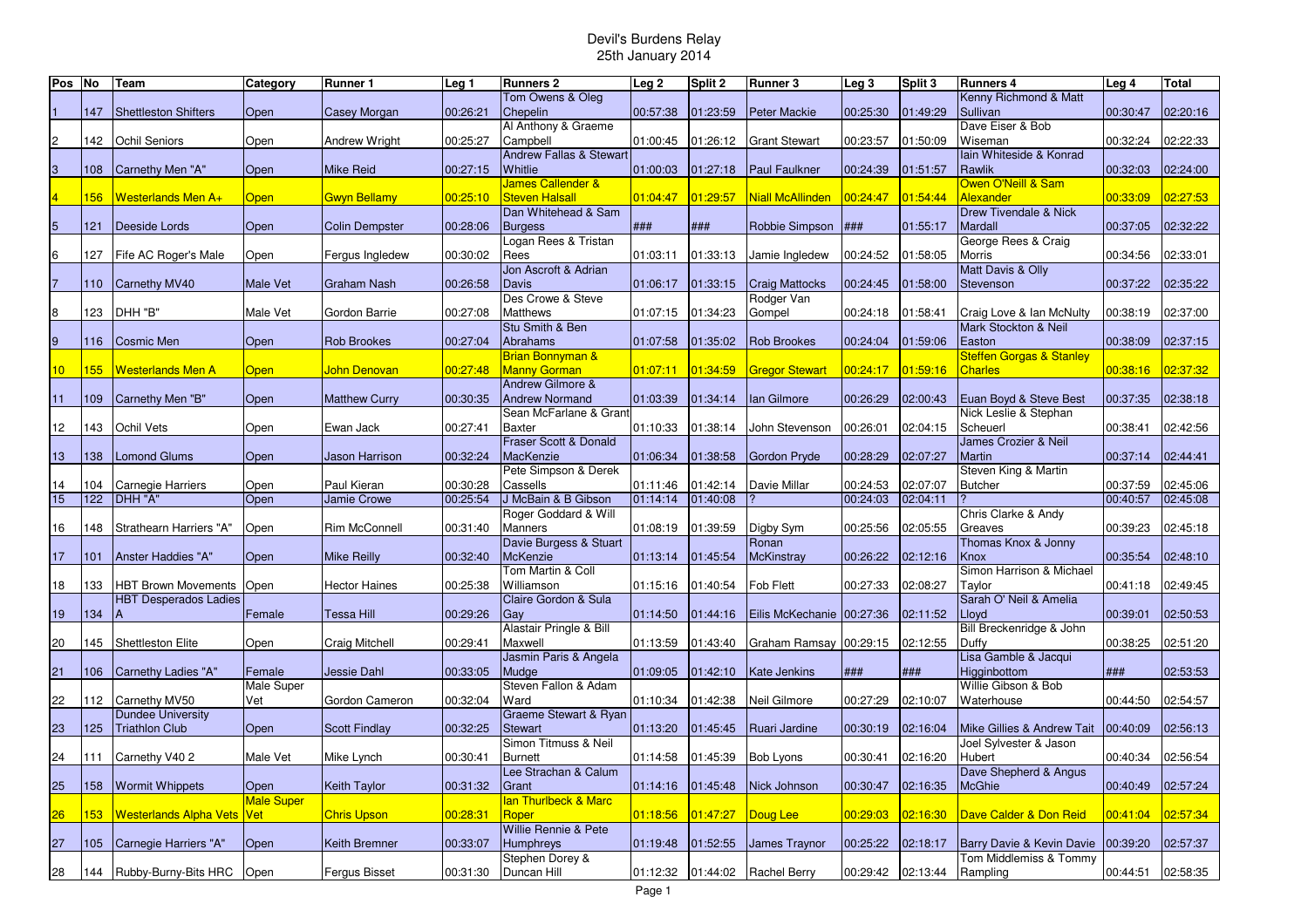| Pos No |     | Team                       | Category                    | Runner 1               | Leg 1    | <b>Runners 2</b>                  | Leg <sub>2</sub> | Split 2  | <b>Runner 3</b>                | Leg <sub>3</sub> | Split 3  | <b>Runners 4</b>                   | Leg 4              | <b>Total</b> |
|--------|-----|----------------------------|-----------------------------|------------------------|----------|-----------------------------------|------------------|----------|--------------------------------|------------------|----------|------------------------------------|--------------------|--------------|
|        |     |                            |                             |                        |          | Tim Norwood & Alex                |                  |          |                                |                  |          | Paul O' Brien & Martin             |                    |              |
| 29     | 115 | Corstorphine AAC           | Open                        | David Law              | 00:34:10 | Cumming                           | 01:10:26         | 01:44:36 | Jan Van den Berg 00:30:22      |                  | 02:14:58 | Hume                               | 00:45:27           | 03:00:25     |
|        |     |                            |                             |                        |          | Matthew McCullagh &               |                  |          |                                |                  |          | Gillian McGuire & Annie            |                    |              |
| 30     | 139 | Lost Boys Found Girls      | Mixed                       | Claire Douglas         | 00:32:37 | Dave McElnea                      | 01:16:13         | 01:48:50 | <b>Barry McGuire</b>           | 00:25:59         | 02:14:49 | McElnea                            | 00:46:43           | 03:01:32     |
|        |     |                            |                             |                        |          | Pete Buchanan & Dave              |                  |          |                                |                  |          | Alayne Finlay & Sarah              |                    |              |
| 31     | 141 | <b>Ochil Mixed</b>         | <b>Mixed</b>                | <b>Ron McCraw</b>      | 00:32:16 | Scott                             | 01:18:02         | 01:50:18 | Juliette Camburn 00:30:11      |                  | 02:20:29 | Wiseman                            | 00:41:16           | 03:01:45     |
|        |     |                            |                             |                        |          | Andrea Priestly & Tracey          |                  |          |                                |                  |          | Fiona Kelsall & Mairi              |                    |              |
| 32     | 140 | Ochil Ladies Vets          | Female Vet                  | Karen Kealey           | 00:35:37 | <b>Brindley</b>                   | 01:12:55         | 01:48:32 | Katy Baxter                    | 00:31:47         | 02:20:19 | McIntosh                           | 00:43:45           | 03:04:04     |
|        |     |                            | <b>Male Super</b>           |                        |          | David Hirst & David               |                  |          |                                |                  |          | David Sullivan & Miles             |                    |              |
| 33     | 118 | <b>Deeside Ancients</b>    | Vet                         | <b>John Musgrave</b>   | 00:31:28 | Croll                             | 01:15:24         | 01:46:52 | <b>Alan Smith</b>              | 00:26:06         | 02:12:58 | Newman                             | 00:51:35           | 03:04:33     |
|        |     |                            |                             |                        |          | Steph Provan & Ruth               |                  |          |                                |                  |          | Jane Kerridge & Sarah              |                    |              |
| 34     | 119 | Deeside Ladies             | Female<br><b>Male Super</b> | Clare Whitehead        | 00:30:10 | McKenzie                          | 01:20:30         | 01:50:40 | ina Mardall                    | 00:30:19         | 02:20:59 | Dunn                               | 00:43:58           | 03:04:57     |
| 35     | 124 | <b>DHH Super Vets</b>      | Vet                         | <b>Matt Strachan</b>   | 00:28:58 | D Mitchell & J Hepburn            | 01:17:30         | 01:46:28 | <b>G</b> Watson                | 00:35:32         | 02:22:00 | N Reynolds & P Forty               | 00:43:52           | 03:05:52     |
|        |     |                            |                             |                        |          | Mike MacDonald &                  |                  |          |                                |                  |          | Will Goad & Michael                |                    |              |
| 36     | 150 | The Edge Heads             | Open                        | Tom Brown              | 00:38:41 | <b>Stuart McIntosh</b>            | 01:15:46         | 01:54:27 | <b>Paul Prentice</b>           | 00:26:23         | 02:20:50 | Gratzke                            | 00:45:53           | 03:06:43     |
| 37     | 126 | Fife AC Mountain Men       | <b>Male Vet</b>             | <b>Stewart Leckie</b>  | 00:33:10 | Neil Millar & Andy Milne          | 01:24:42         | 01:57:52 | Alasdair Hood                  | 00:30:32         | 02:28:24 | Ian Hawkins & Dave Cowan 00:39:05  |                    | 03:07:29     |
|        |     |                            |                             |                        |          | Craig Stewart & Nari              |                  |          |                                |                  |          | Brian Bonnyman & Stephen           |                    |              |
| 38     | 132 | Forfar RR/HR               | Open                        | Keith Headridge        | 00:31:58 | Hena                              | 01:25:17         | 01:57:15 | Ron Milne                      | 00:33:56         | 02:31:11 | Connor                             | 00:40:26           | 03:11:37     |
|        |     | Kinross RR "the Power      |                             |                        |          | Jillian Gordon & Nick             |                  |          |                                |                  |          |                                    |                    |              |
| 39     | 37  | of 6"                      | Mixed                       | <b>Annabel Simpson</b> | 00:32:54 | Rowan                             | 01:26:51         | 01:59:45 | <b>Sarah Hutt</b>              | 00:31:32         | 02:31:17 | Graham Kemp & Martin Hill 00:43:12 |                    | 03:14:29     |
|        |     |                            |                             |                        |          | Jim Stevenson & Bobby             |                  |          |                                |                  |          | Anna Graham & Lisa                 |                    |              |
| 40     | 6   | <b>Beacon Mixed</b>        | Mixed                       | Shelagh Davidson       | 00:37:28 | Summers                           | 01:23:24         | 02:00:52 | Neil MacNicol                  | 00:27:08         | 02:28:00 | Johnstone                          | 00:46:40           | 03:14:40     |
|        |     |                            |                             |                        |          | Tom Harris & Ryan                 |                  |          |                                |                  |          | Ailsa Cruickshanks & Ana           |                    |              |
| 41     | 128 | Fife AC Roger's Mixed      | Mixed                       | Louise McCullough      | 00:35:23 | <b>Brocklebank</b>                | 01:20:49         | 01:56:12 | Sam Fernando                   | 00:28:39         | 02:24:51 | <b>Brocklebank</b>                 | 00:50:07           | 03:14:58     |
|        |     |                            |                             |                        |          | Glenn Rickman & lan               |                  |          |                                |                  |          | Gordon Halliday & George           |                    |              |
| 42     | 102 | Anster Haddies "B"         | Open                        | Pete Nimmo             | 00:36:03 | <b>Mills</b>                      | 01:21:39         | 01:57:42 | Alex Anderson                  | 00:30:20         | 02:28:02 | Findlay                            | 00:48:13           | 03:16:15     |
|        |     | Kilmarnock Harriers -      |                             |                        |          | David White & Thomas              |                  |          |                                |                  |          | Alasdair McCallum &                |                    |              |
| 43     | 34  | Burns's Boys               | <b>Male Vet</b>             | <b>Alasdair Murray</b> | 00:32:29 | <b>Bealey</b>                     | 01:21:43         | 01:54:12 | Scott McKendrick 00:32:17      |                  | 02:26:29 | Roderick Pugh                      | 00:51:36           | 03:18:05     |
|        |     |                            |                             |                        |          | Megan Crawford &                  |                  |          |                                |                  |          |                                    |                    |              |
|        |     |                            |                             |                        |          | Morgan Windram-                   |                  |          |                                |                  |          | Abbie Bender & Issey               |                    |              |
| 44     | 129 | Fife AC Senior Women       | Female                      | Fiona Bracegirdle      | 00:29:52 | Geddes<br>Alan Derrick & David    | 01:21:30         | 01:51:22 | Amie McKimmie                  | 00:31:07         | 02:22:29 | Morledge<br>Kenny Leinster & Billy | 00:56:34           | 03:19:03     |
| 45     | 103 | Calderglen Harriers "A"    | <b>Male Vet</b>             | <b>Andy Henderson</b>  | 00:33:00 | <b>Herbertson</b>                 | 01:32:20         | 02:05:20 | <b>Eddie Reid</b>              | 00:29:25         | 02:34:45 | <b>Buchanan</b>                    | 00:45:07           | 03:19:52     |
|        |     |                            |                             |                        |          | George Ashley & Rupert            |                  |          |                                |                  |          | James Williamson & Mark            |                    |              |
| 46     | 136 | <b>HBT Trotter Trash</b>   | Open                        | Alistair Millan        | 00:33:14 | Nash                              | 01:33:41         | 02:06:55 | John McClean                   | 00:29:47         | 02:36:42 | Rhynes                             | 00:43:16           | 03:19:58     |
|        |     |                            |                             |                        |          | Susan Harley & Louise             |                  |          |                                |                  |          | Hilary Ritchie & Sarah             |                    |              |
| 47     | 131 | Fifie Wifie Vets A Team    | <b>Female Vet</b>           | Keren Macpherson       | 00:34:19 | <b>Burt</b>                       | 01:28:28         | 02:02:47 | Janet McWhinnie 00:32:32       |                  | 02:35:19 | Legge                              | 00:44:59           | 03:20:18     |
|        |     |                            |                             |                        |          |                                   |                  |          |                                |                  |          | Mairi Struthers & Chris            |                    |              |
| 48     | 49  | <b>Tinto Hill Funners</b>  | Open                        | Colin Montgomery       | 00:33:43 | Alistair Cox & Alan Tait          | 01:21:05         | 01:54:48 | Hugh McPherson 00:37:53        |                  | 02:32:41 | Huntly                             | 00:48:29           | 03:21:10     |
|        |     |                            |                             |                        |          | Dave Turner & Colin               |                  |          | Richard                        |                  |          | Angus Bowman & Derek               |                    |              |
| 49     | 137 | <b>Lomond Glees</b>        | <b>Male Vet</b>             | <b>Pat Mallett</b>     | 00:35:32 | Wilson                            | 01:24:14         | 01:59:46 | Gatehouse                      | 00:35:33         | 02:35:19 | Jablonski                          | 00:46:39           | 03:21:58     |
|        |     | Dundee Road Runners        |                             |                        |          |                                   |                  |          |                                |                  |          | Steve Peters & David               |                    |              |
| 50     | 20  | Male                       | Open                        | <b>Gary Timmons</b>    | 00:34:28 | John Mill & Matty Low             | 01:30:34         | 02:05:02 | Peter Derrick                  | 00:35:03         | 02:40:05 | Stewart                            | 00:42:08           | 03:22:13     |
|        |     |                            |                             |                        |          | <b>Roderick Fleming &amp; Rob</b> |                  |          |                                |                  |          | <b>Kenneth Taylor &amp; David</b>  |                    |              |
| 51     | 157 | Westerlands Men B          | <b>Open</b>                 | Pauls Auce             | 00:35:17 | <b>McQuarter</b>                  | 01:35:17         | 02:10:34 | Craig Freshwater 00:28:29      |                  | 02:39:03 | Riach                              | 00:44:10           | 03:23:13     |
|        |     |                            |                             |                        |          | Paula Gardiner &                  |                  |          |                                |                  |          | Joda Denovan & Sarah               |                    |              |
| 52     | 52  | Westerlands Ladies A       | <u>Female</u>               | <b>Ellie Homewood</b>  | 00:32:00 | <b>Christine Menhennet</b>        | 01:35:26         | 02:07:26 | <b>Val Houston</b>             | 00:29:47         | 02:37:13 | Adam                               | 00:46:04           | 03:23:17     |
|        |     |                            |                             |                        |          | Dan Watson & Jonathan             |                  |          |                                |                  |          | Ewan Jelly & Caroline              |                    |              |
| 53     | 100 | 5 Men and a Little Lady    | Open                        | <b>Chris Oliver</b>    | 00:40:59 | Weir                              | 01:26:47         | 02:07:46 | Callum Gilhooley 00:22:20      |                  | 02:30:06 | Coyle                              | 00:53:30           | 03:23:36     |
|        | 25  | Fife AC Geordie Munro      |                             |                        |          | Neill Mitchell & Dan<br>Newman    | 01:23:55         |          |                                | 00:29:48         | 02:30:18 | Jim Woodburn & lan<br>Ritchie      |                    | 03:24:04     |
| 54     |     | Baggers<br>Kinross RR "the | Male Vet                    | Keith Ferguson         | 00:36:35 | Allan Kemp & Stephen              |                  | 02:00:30 | Jay Todd                       |                  |          | Judith Dobson & Anne               | 00:53:46           |              |
| 55     | 38  | Undulations"               | Mixed                       | <b>Maureen Hill</b>    | 00:35:13 | Crawford                          |                  |          | 01:31:02 02:06:15 Andy Laycock | 00:28:01         | 02:34:16 | MacDonald                          | 00:50:40  03:24:56 |              |
|        |     |                            |                             |                        |          |                                   |                  |          |                                |                  |          |                                    |                    |              |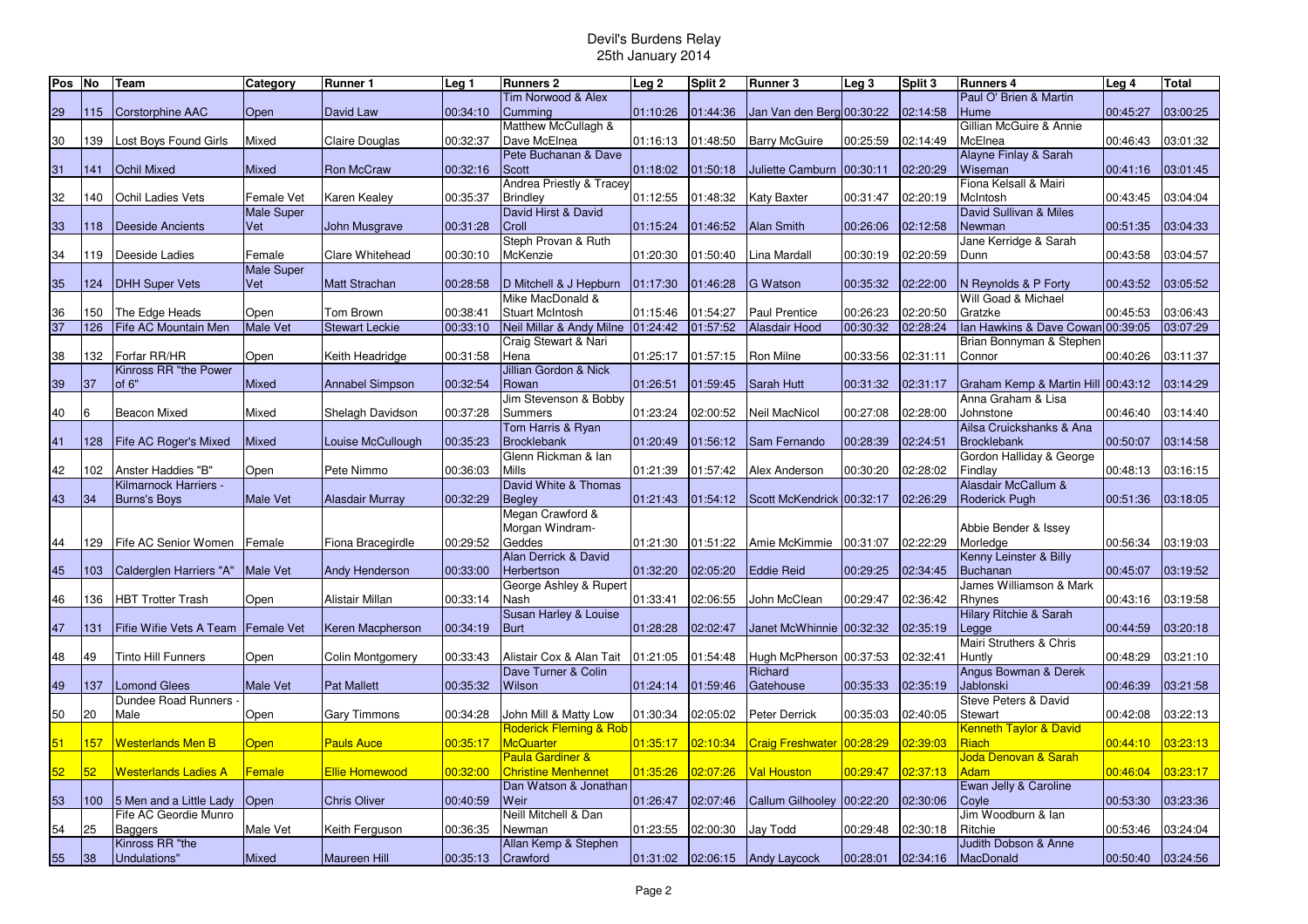| Pos No |     | Team                           | Category        | <b>Runner 1</b>        | Leg <sub>1</sub> | <b>Runners 2</b>                  | Leg <sub>2</sub> | Split 2  | Runner 3                | Leg <sub>3</sub> | Split 3  | <b>Runners 4</b>                     | Leg 4             | <b>Total</b> |
|--------|-----|--------------------------------|-----------------|------------------------|------------------|-----------------------------------|------------------|----------|-------------------------|------------------|----------|--------------------------------------|-------------------|--------------|
|        |     |                                | Male Super      |                        |                  | Murdo Macleod & Brian             |                  |          |                         |                  |          |                                      |                   |              |
| 56     | 54  | <b>Westerland B Vets</b>       | Vet             | <b>Hamilton Semple</b> | 00:35:01         | <b>Brennan</b>                    | 01:30:40         | 02:05:41 | Keith Adams             | 00:34:34         | 02:40:15 | John Quinn & John Hamer              | 00:45:32          | 03:25:47     |
|        |     | Lothian/Linlithgow             |                 |                        |                  | Colin Partridge &                 |                  |          |                         |                  |          | Jil Horsburgh & Robin                |                   |              |
| 57     | 42  | Combined                       | Open            | Jennifer Newton        | 00:38:38         | <b>Andrew Fish</b>                | 01:20:02         | 01:58:40 | <b>Graham Burrows</b>   | 00:34:48         | 02:33:28 | <b>Morris</b>                        | 00:52:53          | 03:26:21     |
|        |     |                                |                 |                        |                  | Mairead Kelly & Louise            |                  |          |                         |                  |          | Sandra Rathjen & Phyllis O'          |                   |              |
| 58     | 135 | <b>HBT Parasites Ladies B</b>  | Female          | Sinead O' Malley       | 00:35:10         | Provan                            | 01:29:28         | 02:04:38 | Miranda Grant           | 00:33:45         | 02:38:23 | <b>Brien</b>                         | 00:48:35          | 03:26:58     |
|        |     |                                |                 |                        |                  | Joanne Anderson &                 |                  |          |                         |                  |          |                                      |                   |              |
| 59     | 107 | Carnethy Ladies "B"            | Female          | <b>Ruth Dooley</b>     | 00:39:24         | Joan Wilson                       | 01:26:37         | 02:06:01 | <b>Kate Crowe</b>       | 00:33:55         | 02:39:56 | Mary Lye & Heather Munro   00:47:06  |                   | 03:27:02     |
|        |     |                                |                 |                        |                  |                                   |                  |          |                         |                  |          | Clare Martin & Marie                 |                   |              |
| 60     | 120 | Deeside Leftovers              | Open            | Jamie Ross             | 00:44:28         | Peter Henry & Andy Bain 01:25:29  |                  | 02:09:57 | Calum Kitching          | 00:26:14         | 02:36:11 | Entwistle                            | 00:51:07          | 03:27:18     |
|        |     |                                |                 |                        |                  | David Clark & Simon               |                  |          |                         |                  |          | Mark Ritchie & Brian                 |                   |              |
| 61     | 46  |                                | <b>Male Vet</b> | <b>Blair Cairnie</b>   | 00:33:41         | <b>Dobbs</b>                      | 01:23:59         |          | Lee Pulford             | 00:42:35         | 02:40:15 |                                      |                   | 03:28:14     |
|        |     | Tartan Tarahumara              |                 |                        |                  | Callum Valance & Allan            |                  | 01:57:40 |                         |                  |          | Simpson<br>Melanie Sinclair & Isobel | 00:47:59          |              |
|        |     |                                |                 |                        |                  |                                   |                  |          |                         |                  |          |                                      |                   |              |
| 62     | 11  | Carnegie Harriers Mixed Mixed  |                 | Gail Murdoch           | 00:33:59         | Macaulay                          | 01:34:57         | 02:08:56 | Kieran Morgan           | 00:34:13         | 02:43:09 | <b>Burnett</b>                       | 00:45:41          | 03:28:50     |
|        |     |                                |                 |                        |                  | Allan Gall & Cameron              |                  |          |                         |                  |          | <b>Richard Coombs &amp; Will</b>     |                   |              |
| 63     | 15  | Central Slow and Steady Open   |                 | <b>John Millar</b>     | 00:41:04         | Campbell                          | 01:30:26         | 02:11:30 | <b>Bill Gault</b>       | 00:35:44         | 02:47:14 | Huckerby                             | 00:43:03          | 03:30:17     |
|        |     |                                |                 |                        |                  | Patrick Leask & Peter             |                  |          |                         |                  |          | Malcolm Macfie & Steve               |                   |              |
| 64     | 5   | Beacon Men                     | Male Vet        | lan Hill               | 00:35:28         | Brown                             | 01:34:49         | 02:10:17 | David Lyon              | 00:32:19         | 02:42:36 | Wombwell                             | 00:49:15          | 03:31:51     |
|        |     |                                |                 |                        |                  | James Mitchell & John             |                  |          |                         |                  |          | Craig Stark & Michael                |                   |              |
| 65     | 23  | Fife + 1 Mathematicians   Open |                 | <b>Mike Todd</b>       | 00:43:34         | <b>McDermont</b>                  | 01:33:18         | 02:16:52 | Aidan Naughton          | 00:31:16         | 02:48:08 | Bareford                             | 00:45:34          | 03:33:42     |
|        |     |                                |                 |                        |                  | Gordon Morrison & Jim             |                  |          |                         |                  |          | <b>Grant Carstairs &amp; Mark</b>    |                   |              |
| 66     | 149 | Strathearn Harriers "B"        | Open            | Alistair Sexton        | 00:41:10         | Alexander                         | 01:29:21         | 02:10:31 | Al Nicholl              | 00:30:02         | 02:40:33 | <b>Dillon</b>                        | 00:55:57          | 03:36:30     |
|        |     |                                |                 |                        |                  | Mark Snodgrass & Kevin            |                  |          |                         |                  |          | Andrea Wilson & Sadie                |                   |              |
| 67     | 43  | <b>Penicuik Harriers</b>       | <b>Mixed</b>    | Jan Dawson             | 00:36:21         | Anderson                          | 01:30:06         | 02:06:27 | <b>Chris Downie</b>     | 00:36:53         | 02:43:20 | Kemp                                 | 00:53:15          | 03:36:35     |
|        |     |                                |                 |                        |                  | Tom Bowie & Stephen               |                  |          |                         |                  |          | Andy Sim & Fabienne                  |                   |              |
| 68     | 9   | Carnegie Harriers "B"          | Open            | Helena Sim             | 00:35:06         | Greer                             | 01:46:34         | 02:21:40 | Malcolm Smith           | 00:33:14         | 02:54:54 | Thompson                             | 00:43:56          | 03:38:50     |
|        |     |                                |                 |                        |                  | Eva Groeneveld & David            |                  |          |                         |                  |          | Sarah Archer & Ben                   |                   |              |
| 69     | 18  | <b>Devil Running</b>           | Mixed           | <b>Catherine Smith</b> | 00:37:17         | <b>Burrows</b>                    | 01:36:28         | 02:13:45 | <b>Eleanor Brown</b>    | ###              | ###      | Seymour                              | ###               | 03:39:17     |
|        |     |                                |                 |                        |                  | Lorna Ascroft &                   |                  |          |                         |                  |          | Georgina McAllister &                |                   |              |
| 70     | 12  | Carnethy Ladies "C"            | Female          | Cat Meighan            | 00:35:23         | Myvanwy Fenton-May                | 01:39:21         | 02:14:44 | Kathy Jarvis            | 00:34:31         | 02:49:15 | <b>Helen Wise</b>                    | 00:50:39          | 03:39:54     |
|        |     |                                |                 |                        |                  | Paul Dudchenko &                  |                  |          |                         |                  |          | Darren Dick & Gerry                  |                   |              |
| 71     | 41  | Linlithgow Athletic Club       | Open            | <b>Bryan Grome</b>     | 00:39:16         | <b>Angus Gallie</b>               | 01:37:52         | 02:17:08 | <b>Brian Couper</b>     | 00:35:40         | 02:52:48 | <b>McArdle</b>                       | 00:48:45          | 03:41:33     |
|        |     |                                |                 |                        |                  | Allan Gibson & Chris              |                  |          |                         |                  |          | Rosie Knox & Alex                    |                   |              |
| 72     | 159 | Anster Haddies "C"             | Open            | <b>Bill Simpson</b>    | 00:37:17         | Broome                            | 01:41:52         | 02:19:09 | Davie Burgess           | 00:32:14         | 02:51:23 | Anderson                             | 00:50:15          | 03:41:38     |
|        |     |                                |                 |                        |                  | John Harper & Andrew              |                  |          |                         |                  |          | Laura Jarvis & Christine             |                   |              |
| 73     | 35  | <b>Kinnoull Tigers</b>         | <b>Mixed</b>    | <b>Stuart Evans</b>    | 00:39:54         | <b>Blaikie</b>                    | 01:27:48         | 02:07:42 | Rachel Blaikie          | 00:36:55         | 02:44:37 | Cormack                              | 00:58:09          | 03:42:46     |
|        |     |                                |                 |                        |                  | lain Thomson & John               |                  |          |                         |                  |          |                                      |                   |              |
| 74     | 10  | Carnegie Harriers "C"          | Open            | Gillian McCracken      | 00:42:09         | Crookston                         | 01:33:21         | 02:15:30 | Morna Fleming           | 00:36:22         | 02:51:52 | Jonathan Millar & Bill Duff          | 00:51:51          | 03:43:43     |
|        |     |                                |                 |                        |                  | Colin Larmour & Gary              |                  |          |                         |                  |          | Richard Ingram & Rod                 |                   |              |
| 75     | 55  | <b>Cosmic Vets</b>             | Male Vet        | <b>Bob Sheridan</b>    | 00:34:17         | Gutteridge                        | 01:41:39         | 02:15:56 | <b>Paul Masson</b>      | 00:36:17         | 02:52:13 | Campbell                             | 00:51:55          | 03:44:08     |
|        |     |                                |                 |                        |                  | Moira Grainger & Liz              |                  |          |                         |                  |          | Anita Laidlaw & Julia                |                   |              |
| 76     | 27  | Fife AC Scrambled Legs Open    |                 | Innes Bracegirdle      | 00:37:12         | Killean                           | 01:43:00         | 02:20:12 | Mark Ferguson           | 00:32:43         | 02:52:55 | Neufeind                             | 00:52:00          | 03:44:55     |
|        |     |                                |                 |                        |                  | <b>Alastair Outred &amp; Andy</b> |                  |          |                         |                  |          | Susan McDairmid &                    |                   |              |
| $77$   | 152 |                                | <b>Mixed</b>    |                        | 00:35:25         | Harker                            | 01:39:27         | 02:14:52 |                         |                  | 02:51:20 | <b>Stewart McDairmid</b>             | 00:55:15          | 03:46:35     |
|        |     | <b>Wee County Harriers 2</b>   |                 | <b>Billy Turnbull</b>  |                  | Frances Maxwell &                 |                  |          | George Furmage 00:36:28 |                  |          |                                      |                   |              |
|        |     |                                |                 |                        |                  |                                   |                  |          |                         |                  |          | Joanne McEvoy & George               |                   |              |
| 78     | 8   | Calderglen Harriers "B"        | Mixed           | Karen Allen            | 00:35:09         | George Ferguson                   | 01:40:57         | 02:16:06 | <b>Charles Steven</b>   | 00:39:25         | 02:55:31 | Stewart                              | 00:52:05          | 03:47:36     |
|        |     | <b>Dundee Road Runners</b>     |                 |                        |                  | Morag Taggart &                   |                  |          |                         |                  |          | Elaine Omand & Gillian               |                   |              |
| 79     | 22  | Women                          | Female          | <b>Kirsty Gibson</b>   | 00:39:24         | Jennifer Massie                   | 01:36:22         | 02:15:46 | Fiona Gibson            | 00:40:52         | 02:56:38 | Sangster                             | 00:51:04          | 03:47:42     |
|        |     |                                |                 |                        |                  | Gillian Clunas & Elaine           |                  |          |                         |                  |          | Anita Hamilton Debbie                |                   |              |
| 80     | 17  | <b>Cosmics Ladies</b>          | Female          | Hannah Kennedy         | 00:40:42         | Stewart                           | 01:42:08         | 02:22:50 | Pauline Larmour         | 00:37:49         | 03:00:39 | Fielding                             | 00:48:01          | 03:48:40     |
|        |     | <b>Strathearn Harriers</b>     |                 |                        |                  | Alison Manners & Emily            |                  |          |                         |                  |          | Rachel Gallagher & Fran              |                   |              |
| 81     | 45  | _adies                         | Female          | Fiona McDonald         | 00:37:26         | Greaves                           | 01:40:40         | 02:18:06 | <b>Rowan Dillon</b>     | 00:38:38         | 02:56:44 | Loots                                | 00:53:08          | 03:49:52     |
|        |     | Kinross RR "the Joy of         |                 |                        |                  | John Boyle & Neil                 |                  |          |                         |                  |          | Struan Robertson & Geoff             |                   |              |
| 82     | 36  | 6"                             | Open            | Paul Allcoat           | 00:34:43         | Robertson                         | 01:36:29         |          | 02:11:12 Brian Kemp     | 00:40:01         | 02:51:13 | Bilton                               | 00:59:16 03:50:29 |              |